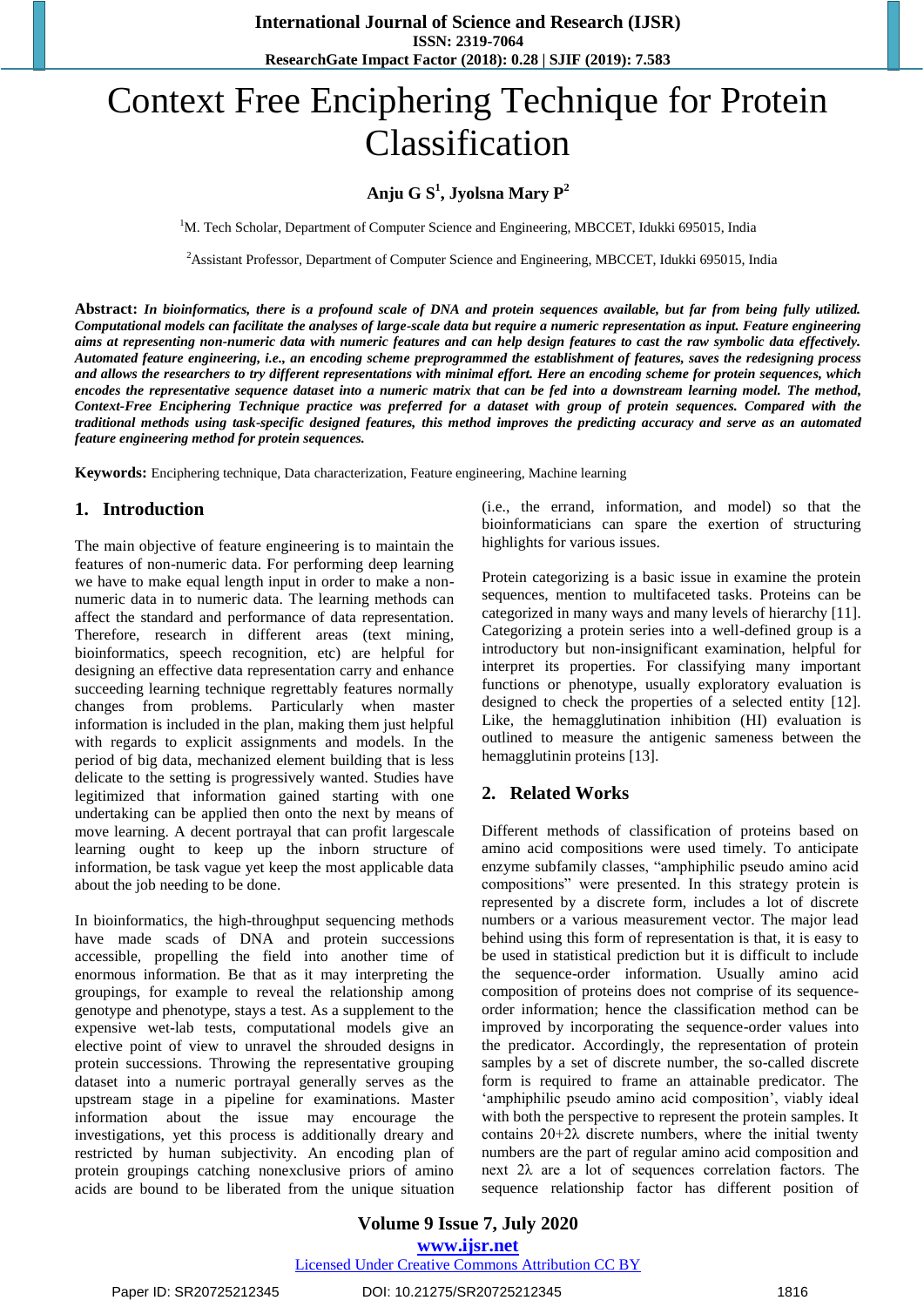#### **International Journal of Science and Research (IJSR) ISSN: 2319-7064 ResearchGate Impact Factor (2018): 0.28 | SJIF (2019): 7.583**

coupling through the hydrophilicity and hydrophobicity of amino acid constituents along the sequence of proteins. The use of co-variant discriminant algorithm, depend on this representation scheme is astoundingly predominant by the achievement rates in recognizing the 16 subfamily classes of oxido reductase. With protein groupings going into databanks at a touchy pace, the early assurance of the family or subfamily class for a recently discovered chemical atom becomes significant on the grounds that this is legitimately identified with the itemized data about which explicit objective it follows up on, just as to its reactant procedure and organic capacity.

Tragically, it is both tedious and expensive to do as such by tests alone. In a past report, the covariant-discriminant calculation was acquainted with recognize the 16 subfamily classes of oxidoreductases. In spite of the fact that the outcomes were very reassuring, the whole forecast process depended on the amino corrosive structure alone without including any arrangement request data. Along these lines, it is deserving of further investigation.t the game plan of hydrophobicity and hydrophilicity of the amino corrosive deposits along a protein chain plays a important job in its collapsing, just as its association with different particles and synergist systems, and that various sorts of proteins will have diverse amphiphilic highlights, comparing to various hydrophobic and hydrophilic succession request designs [14].

The quantity of constituent particles in an amino acid sequence is its atomic composition. These atoms of amino acids are responsible for deciding the properties of amino acid and amino acid composition, which is a strong parameter for prediction of localization. The distribution of amino acid composition is disclosed in detail, by dividing it into three subregions, namely N-terminal, middle region and C-terminal. The length of every subregion is determined depend on the length of the amino acid sequences and every one of this length is equivalent. For every protein, the SVM module has a component vector of size 45. The physiochemical parameters from AAIndex database are utilized for feature distillation in physiochemical SVM module.

It considers the three components of amino acid composition distinctly. It brings out the compositional difference in each part of the sequence and discloses the distribution of amino acid composition. When the protein sequence p is split into three segments, Pn is the N-terminal segment, Pm is the middle segment, and Pc is the Cterminal segment whose length is the same and amino acid composition of each segment is calculated separately. There are four SVM modules to be specific, ATC-SVM, Phys-SVM, AAC-SVM, 3-AAC-SVM were intended for atomic composition, numerous physiochemical properties, amino acid composition, and three-section amino acid compositions. To make the last forecast from these discrete SVM modules, a voting framework has utilized. Cell is the essential unit of life and proteins are the work ponies in the cell. For a protein to play out its capacity, it ought to be situated in its focused-on cell area.

Data about a protein's area in the cell gives knowledge into the capacity of the protein and is valuable in, screening contender for medicate revelation and immunization structure, commenting on of quality items and, choosing significant proteins for further investigations. Computational subcellular restriction expectation strategies manage foreseeing the area of the protein from its amino corrosive groupings. The achievement of computational subcellular limitation expectation depends on two significant segments. First is the extraction of organic highlights which are applicable in the subcellular restriction and the second is the computational strategy utilized for making expectation. The higher exactness displayed by Smith–Waterman calculation can be a direct result of its capacity for discovering the neighbourhood arrangement inside the protein groupings, bringing out regular examples and areas inside the groupings. The location signals for every area share regular highlights and this calculation is equipped to identify the signs present. another boundary, nuclear organization for subcellular restriction forecast and viably coordinated it with different boundaries like amino corrosive piece, physiochemical boundaries and succession similitude. Our outcomes illustrated that the worldwide data of the grouping contributed more to the expectation precision. This is discovered valid on account of physiochemical properties and grouping arrangement modules. Another perception is that considering the full arrangement as a gathering of three sections, N-terminal, centre locale and C-terminal, will bring out hidden property dispersion to a more prominent detail to upgrade the forecast exactness. For grouping arrangement module, the Smith–Waterman calculation for entire succession performs better than Needleman–Wunsch calculation for entire succession. Our work unequivocally exhibits that nuclear arrangement can be effectively. used alongside other worldwide highlights of the succession to improve the precision of subcellular restriction expectation. [15].

Order of proteins successions into practical and basic families dependent on arrangement homology is a focal issue in computational science. Discriminative managed AI approaches give great execution, yet effortlessness and computational effectiveness of preparing and expectation are likewise significant concerns a class of string pieces, called confound parts, for use with help vector machines (SVMs) in a discriminative way to deal with the issue of protein arrangement and remote homology discovery. These pieces measure succession closeness dependent on shared events of fixed-length designs in the information, taking into account transformations between patterns. Thus, the bits give a naturally well motivated approach to look at protein successions without depending on family-based generative models, for example, shrouded Markov models. Register the pieces proficiently utilizing a bungle tree information structure, permitting us to figure the commitments of all examples happening in the information in one pass while navigating the tree.

At the point when utilized with an SVM, the pieces empower quick expectation on test groupings. Probes two benchmark SCOP datasets, where show that the befuddle portion utilized with a SVM classifier performs seriously with cutting edge strategies for homology discovery, especially at the point

**Volume 9 Issue 7, July 2020 www.ijsr.net** Licensed Under Creative Commons Attribution CC BY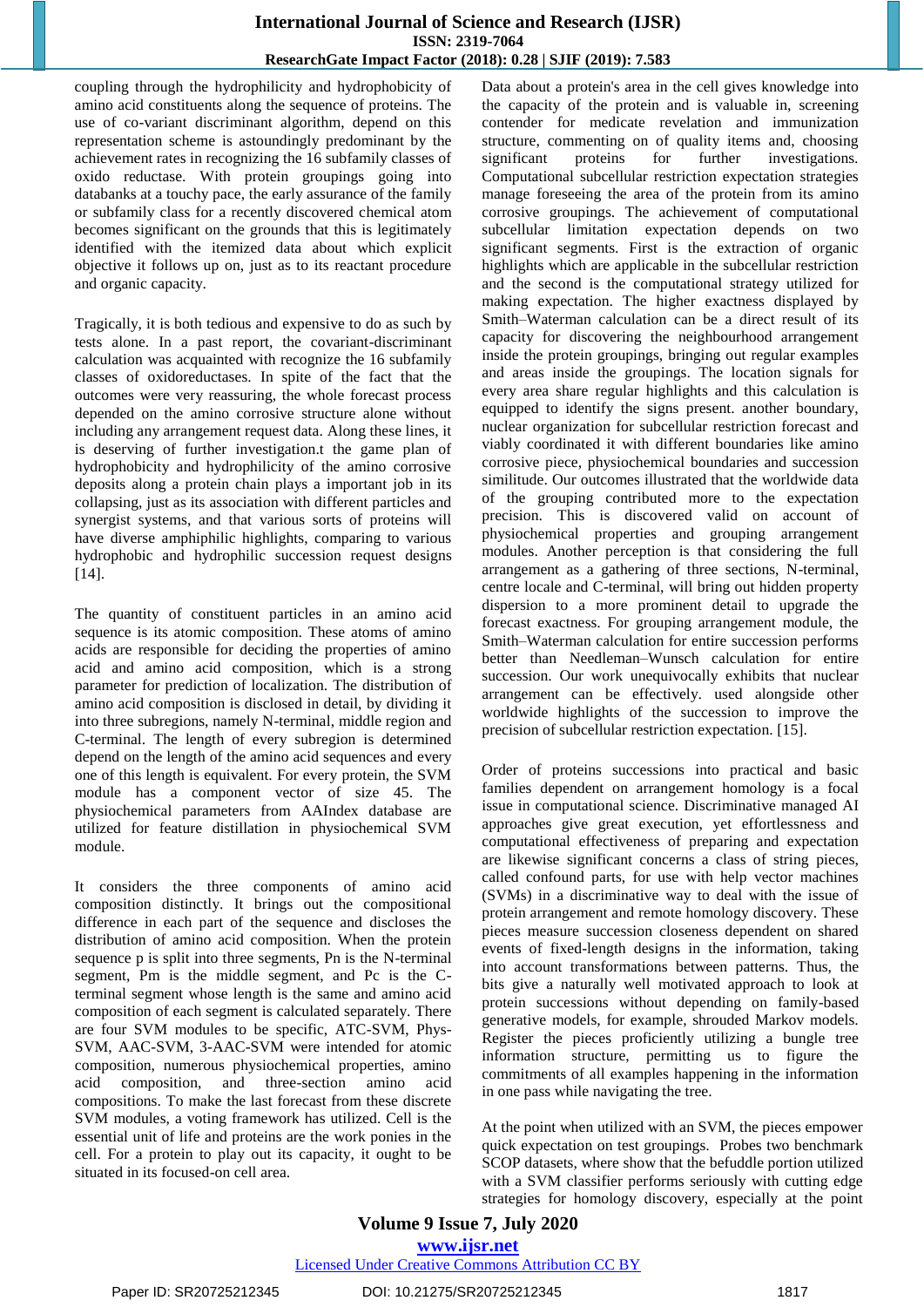when not many preparing models are accessible. Assessment of the most elevated weighted examples learned by the SVM classifier recuperates naturally significant themes in protein families and super families [41].

# **3. Methods**

The block diagram of proposed frame work is shown in the Figure1.This frame work is a chain of process which begins from data recouping. The input data is fed to the enciphering module which convert the non-numeric data into numeric representation without lossing vital information. Then the data is modeled using different learning models. Finally it is fed to the evaluation model.



**Figure 1:** Block diagram of proposed frame work

The encoding plan can be applied to protein groupings with differing lengths which covers the most circumstance of grouping examinations in bioinformatics. The strategy ofenciphering techqniue, depends on the AAindex database [23], which is the assortment of amino corrosive lists and change lattices from distributed work, speaking to physiochemic and biochemical properties related to the explicitness and decent variety of protein structures and capacities. Right now, the AAindex contains 566 amino corrosive files in AAindex1. For encoding protein arrangements with differing length to generally gathering the proteins, the enciphering techqniue encodes the arrangements with AAindex1. In same manner, for describing increasingly unobtrusive differentiations between proteins, the replacement networks are used in enciphering techqniue.

When taking an arrangement cluster **S** of *m* successions with differing lengths as the information, enciphering techqniue encodes each succession  $s_i$ utilizing *k* amino corrosive records in AAindex1, which speak to conventional physicochemical and biochemical properties, α-helix, βstrand and turn penchants of amino acids. For the arrangement  $s_i$  encoded by record *j*, the yielding numeric vector is signified as  $s_i^j$ . The normal worth  $n_{ij}$  is determined, speaking to the estimation of  $s_i$  with the property *j*. After encoded by the *k* records, the arrangement  $s_i$  is spoken to by a vector  $n_i = [n_{i1}, n_{i2}, \dots, n_{i3}, \dots, n_{ik}]$ . Subsequent tostacking the vectors for *m* groupings, the emblematic dataset is encoded by the numeric network X with measurement  $m\times k$ . The steps to perform enciphering technique is shown below:

1. **function** *Enciher(s, idL)* >Input: s is a protein sequence; idL is a list with k index IDs

2. **declare** $n = \frac{1}{2}$  is a dictionary with keys as the IDs of amino acid indexes for enciphering

```
3: forid in idLdo
```
4:  $n_s = [ ]$ <br>5: **for***i* =  $$ 

6:  $n_s$ . *append(idx.get(s[j]))*>Get the score of each residue *s[j]* from the amino acid index id

7  $ni d = n_s$   $n_e$ 

8: *n[id] = nid*

9: **return***n*

The set of data for protein classification are Identifying Antimicrobial Peptides (iAMP), TumorHPD (Tumor Homing Peptides), HemoPI (Hemolytic Peptide Identification), PVPred (Predicts the Phage Virion Proteins). Identifying antimicrobial peptides, incorporates antibacterial peptides, antiviral peptides, and antifungal peptides. The antimicrobial peptides are significant host guard atoms. TumorHPD is a web server for perceiving tumor homing peptides, which can perceive tumor cells. hemolytic peptide identification, is to screen hemolytic peptides from the nonhemolytic, where quantitative frameworks are produced for estimating the hemotoxicity. PVPred previses the phage virion proteins by investigating the fluctuation and improving the g-hole dipeptide

# **4. Result and Discussions**

To test the viability of enciphering technique on throwing the protein successions to numeric portrayals, we directed protein characterization under various situations. The characterization results are contrasted and other conventional strategies utilizing high quality highlights exceptionally intended for each dataset. Likewise, we contrasted the enciphering technique and a best in class protein order technique named m-NGSG, which is propelled by normal language handling [21] in the natural resistant framework against microbes.



Figure 2: Comparison of accuracy different methods

An outline of the datasets for protein characterization using NN (Neural Network), Random Forest (RF), K-Nearest Neighbour (K-NN), SVM is shown in Table 1.

|  | Table 1: Classification result of enciphering technique |  |
|--|---------------------------------------------------------|--|
|  |                                                         |  |

| Dataset       | $K$ -NN | ΝN     | <b>SVM</b> | RF     |
|---------------|---------|--------|------------|--------|
| <b>PVPred</b> | 0.9     | 0.8    | 0.6333     | 0.9666 |
| TumorHPD      | 0.7897  | 0.7761 | 0.7388     | 0.8752 |
| iAMP          | 0.8348  | 0.8160 | 0.7368     | 0.9471 |
| Hemo PI       | 0.9227  | 0.9363 | 0.8954     | 0.95   |

### **Volume 9 Issue 7, July 2020 www.ijsr.net** Licensed Under Creative Commons Attribution CC BY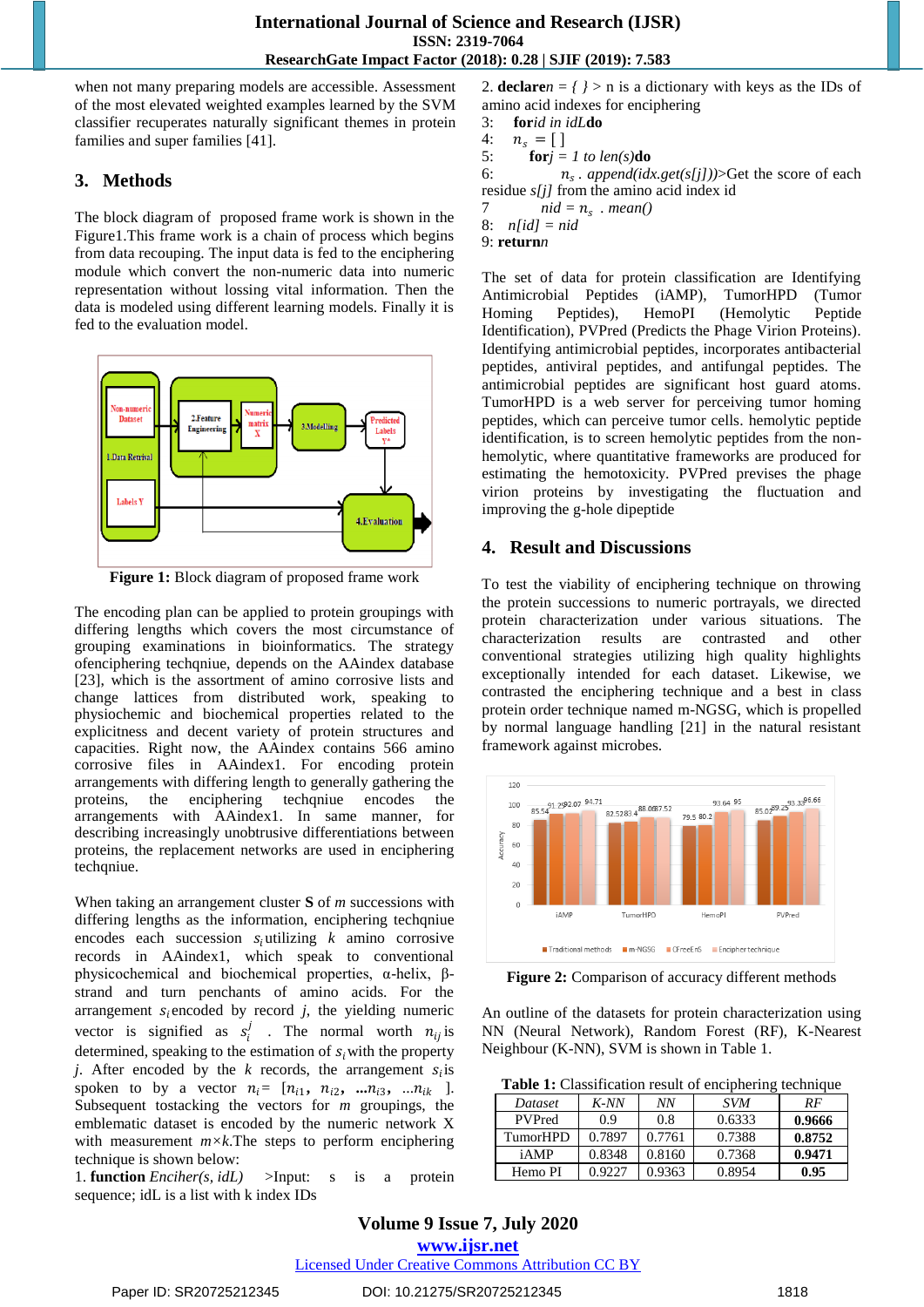The four datasets are encoded by enciphering technique, utilizing all the accessible 566 amino corrosive files in the AA index database. Successions with fluctuating length are spoken to by vectors with length 566. Segments with high relationship are dropped before contributing into a downstream learning technique. To analyze the viability of information portrayal, we keep a similar downstream learning system as those conventional strategies utilizing planned highlights for each dataset. Plus, the m-NGSG, a cutting-edge technique rewarding protein successions as typical content and producing highlights from a book mining point of view, has been applied to the four datasets [21].

#### **5. Conclusion**

This paper gives a brief idea about various portrayals of protein successions may unravel or conceal various angles. An encoding plan catching the known nonexclusive properties of amino acids can help computerize the way toward developing highlights and encourage explaining protein capacities. For profiling different parts of proteins, for example foreseeing the protein folds, computational forecasts utilizing other novel portrayals may give more information. We done modelling over four datasets RF gives highest accuracy.

# **References**

- [1] Xinrui Zhou, Rui Yin, Jie Zheng and Chee-Keong Kwoh, "An Encoding Scheme Capturing Generic Priors and Properties of Amino Acids Improves Protein Classification, " IEEE, 2169-3536, 2018.
- [2] Y. Bengio, A. Courville, and P. Vincent, "Representation learning: A review and new perspectives," IEEE Trans. Pattern Anal. Mach. Intell., vol. 35, no. 8, pp. 1798–1828, Aug. 2013.
- [3] S.-Y. Kung and M.-W. Mak, "Feature selection for genomic and proteomic data mining," in Machine Learning in Bioinformatics. Hoboken, NJ, USA: Wiley,pp. 1–45, 2009.
- [4] F. Seide, G. Li, X. Chen, and D. Yu, "Feature engineering in contextdependent deep neural networks for conversational speech transcription," in Proc. IEEE Workshop Autom. Speech Recognit. Understand, pp. 24–29 (ASRU), Dec. 2011.
- [5] A. S. Martinez-Vernon et al., "An improved machine learning pipeline for urinary volatiles disease detection: Diagnosing diabetes," PLoS ONE, vol. 13, no. 9, p. e0204425, 2018.
- [6] F. Wang, T. Xu, T. Tang, M. Zhou, and H. Wang, "Bilevel feature extraction-based text mining for fault" diagnosis of railway systems," IEEE Trans. Intell. Transp. Syst., vol. 18, no. 1, pp. 49–58, Jan. 2017.
- [7] A. Zheng and A. Casari, Feature Engineering for Machine Learning: Principles and Techniques for Data Scientists. Sebastopol, CA, USA: O"Reilly Media, 2018.
- [8] S. J. Pan and Q. Yang, "A survey on transfer learning," IEEE Trans. Knowl. Data Eng., vol. 22, no. 10, pp. 1345–1359, Oct. 2010.
- [9] N. Zou, Y. Zhu, J. Zhu, M. Baydogan, W. Wang, and J. Li, "A transfer learning approach for predictive

modeling of degenerate biological systems," Technometrics, vol. 57, no. 3, pp. 362–373, 2015.

- [10] P. Domingos, "A few useful things to know about machine learning," Commun. ACM, vol. 55, no. 10, pp. 78–87, 2012.
- [11] D. Petrey and B. Honig, "Is protein classification necessary? Toward alternative approaches to function annotation," Current Opinion Structural Biol., vol. 19, no. 3, pp. 363–368, 2009.
- [12] C. B. Kennedy, "Multiplexed microfluidic devices and systems,"" U.S. Patent 6 086 740 A, Jul. 11, 2000.
- [13] G. K. Hirst, "The quantitative determination of influenza virus and antibodies by means of red cell agglutination,"" J. Exp. Med., vol. 75, no. 1, pp. 49–64, 1942.
- [14] M. H. Smith, ""The amino acid composition of proteins,"" J. Theor. Biol., vol. 13, pp. 261–282, Dec. 1966.
- [15] K.-C. Chou, "Using amphiphilic pseudo amino acid composition to predict enzyme subfamily classes," Bioinformatics, vol. 21, no. 1, pp. 10–19, 2004.
- [16] B. S. Cherian and A. S. Nair, "Protein location prediction using atomic composition and global features of the amino acid sequence," Biochem. Biophys. Res. Commun., vol. 391, no. 4, pp. 1670– 1674, 2010.
- [17] K. Blekas, D. I. Fotiadis, and A. Likas, "Motif-based protein sequence classification using neural networks," J. Comput. Biol., vol. 12, no. 1, pp. 64–82, 2005.
- [18] Ben-Hur and D. Brutlag, "Sequence motifs: highly predictive features of protein function," in Feature Extraction. Berlin, Germany: Springer,pp. 625–645, 2006.
- [19] I. Vujaklija, A. Bielen, T. Paradžik, S. Biin, P. Goldstein, and D. Vujaklija, "An effective approach for annotation of protein families with low sequence similarity and conserved motifs: Identifying gdsl hydrolases across the plant kingdom," BMC Bioinf., vol. 17, no. 1, p. 91, 2016.
- [20] E. Asgari and M. R. K. Mofrad, "Continuous distributed representation of biological sequences for deep proteomics and genomics," PLoS ONE, vol. 10, no. 11, p. e0141287, 2015.
- [21] S. M. A. Islam, B. J. Heil, C. M. Kearney, and E. J. Baker, "Protein classification using modified n-grams and skip-grams," Bioinformatics, vol. 34, no. 9, pp. 1481–1487, 2017.
- [22] X. Zhou, R. Yin, C.-K. Kwoh, and J. Zheng, "A context-free encoding scheme of protein sequences for predicting antigenicity of diverse influenza A viruses,"" BMC Genomics, vol. 19, no. 10, p. 936, 2018.
- [23] S. Kawashima, P. Pokarowski, M. Pokarowska, A. Kolinski, T. Katayama, and M. Kanehisa, "AAindex: Amino acid index database, progress report 2008," Nucleic Acids Res., vol. 36, pp. D202–D205, Jan. 2007.
- [24] K. Tomii and M. Kanehisa, "Analysis of amino acid indices and mutation matrices for sequence comparison and structure prediction of proteins," Protein Eng., Des. Select., vol. 9, no. 1, pp. 27–36, 1996.
- [25] P. Bhadra, J. Yan, J. Li, S. Fong, and S. W. I. Siu, "AmPEP: Sequencebased prediction of antimicrobial peptides using distribution patterns of amino acid

# **Volume 9 Issue 7, July 2020**

**www.ijsr.net**

#### Licensed Under Creative Commons Attribution CC BY